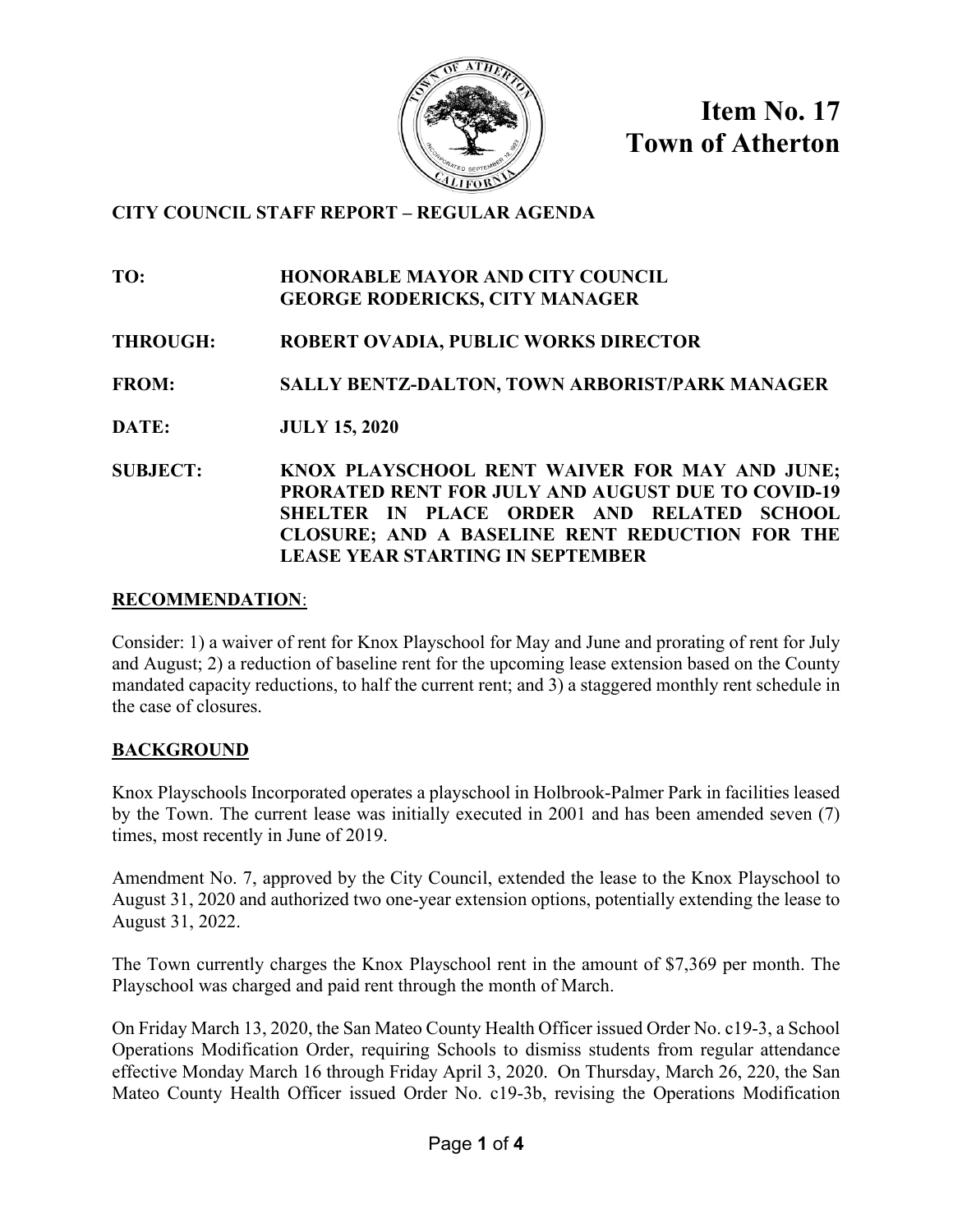Knox Playschool Rent Waiver Request July 15, 2020 Page 2 of 4

Order issued on March 13, 2020, extending it through May 1, 2020. These orders applied to Knox Playschool.

At its April 1, 2020, Special Council Meeting, the City Council approved a rent waiver for Knox Playschools for the month of April and requested that staff return the item for reevaluation and consideration of additional waivers or reductions at its last meeting in April.

On April 13, 2020, The San Mateo County Health Officer issued Order No. c19-3c extending the School Operations Modification Order through the end of the 2019-20 academic year.

At its April 29, 2020, Special Council Meeting, the City Council approved a rent waiver for Knox Playschools for the month of May encouraged Susan Knox to apply for a grant through the San Mateo Strong Fund and rent for the month of May be paid if the Playschool received the grant. The Council deferred the consideration of the June rent waiver.

# **ANALYSIS**

Susan Knox paid the full rent through the month of March and Council waived the rent for April. Ms. Knox received a San Mateo Strong Grant in the amount of \$10,000. The Town has not received rent payment for May or June. Ms. Knox's first request is for rent to be forgiven for the months of May and June 2020.

The Playschool will be open for one 4-week summer session (July 13, 2020 – August 7, 2020) that will accommodate 36 children (3 groups of 12 with 2 teachers per group), and will follow the County mandated childcare guidelines and restrictions, including health checks, postings, social distancing, face coverings, and disinfecting procedures. Typical summer sessions are 8 weeks in length, accommodating 55 children each week.

Ms. Knox is requesting that the rent in July and August to be prorated based on one month of partial enrollment with a total for the two months not to exceed \$7,369.

Ms. Knox's current lease term will end on August 31, 2020. Council authorized two one-year lease extensions, allowing for extension of the lease to August 31, 2022. Ms. Knox was planning on exercising her first on-year option, however with uncertain times she is not sure if the Playschool is financially viable. If she moved ahead, the school year would start September 1. There are 110 families enrolled in part time schedules for the school year. If the County childcare restrictions stay the same, she can only have spaces for 48 children (4 classrooms of 12 children). The capacity and income will be reduced.

Knox Playschool is 100% tuition-funded and tuition is not charged when the students are not in session. Typical tuition ranges from \$520/month for 2 days/week to \$835/month for 5 days/week. Tuition is paid monthly September through June. Summer Camp is paid weekly, in advance, and runs as noted above. Ms. Knox employs 9 staff.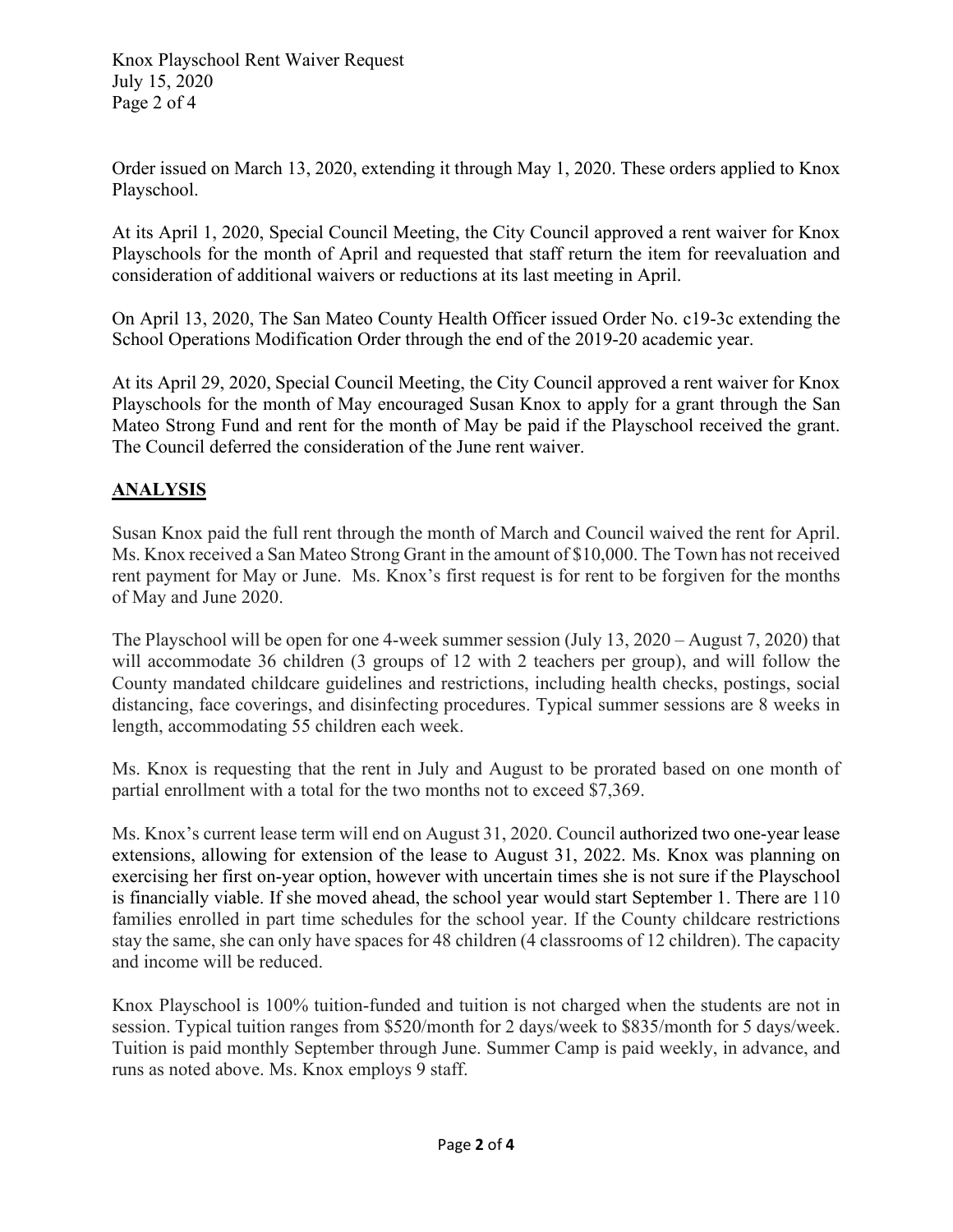Knox Playschool Rent Waiver Request July 15, 2020 Page 3 of 4

Due to Covid-19, Ms. Knox's concerns are that if a confirmed case occurs exposing teachers and children, it would lead to a partial or full shut down. If cases continue to rise, the State or County could mandate childcare closure again.

Ms. Knox's request in regards to extending the lease is for Council to consider (1) a reduced baseline rent based on County mandated reduced capacity to half of the current rent; and (2) a staggered monthly rent schedule in the case of closures to half the rent if they are to close 2 of the 4 classrooms for a month. She is also requesting a rent waiver of the full monthly rent amount if there is a school closure.

# **POLICY FOCUS**

The rental contract with the Town and Knox Playschool Inc does not directly provide for a rent reduction or deferral. The current situation associated with COVID 19 is unprecedented for the Town and the County and is having a significant impact to the livelihood of small businesses. Knox Playschool has been an asset to the Town and a reduction/deferral would assist in the viability of this small local business. Susan has rented the Playschool for 22 years and with the flexibility in the year extension it would allow Susan to rent the facilities in the park for another year.

# **FISCAL IMPACT**

Knox Playschools Inc. pays monthly rent to the Town in the amount of \$7,369 (\$88,428 annually) with the price to be adjusted per the Consumer Price Index (CPI) on September 1 of each year.

The reduction would reduce the Park Budget as follows: (\$7,369) for the month of May, (\$7,369) for the month of June, (\$3684.50) for the month of July and (\$3684.50) for the month of August.

For the lease extension the fiscal impact would reduce the rent by 50% due to the reduced classroom size and could possibly be no rent due to full closure.

# **PUBLIC NOTICE**

Public notification was achieved by posting the agenda, with this agenda item being listed, at least 72 hours prior to the meeting in print and electronically. Information about the project is also disseminated via the Town's electronic News Flash and Atherton Online. There are approximately 1,200 subscribers to the Town's electronic News Flash publications. Subscribers include residents as well as stakeholders – to include, but be not limited to, media outlets, school districts, Menlo Park Fire District, service provides (water, power, and sewer), and regional elected officials. The Town maintains an active and up to date Project Website at [http://ca](http://ca-atherton.civicplus.com/index.aspx?NID=290)[atherton.civicplus.com/index.aspx?NID=290.](http://ca-atherton.civicplus.com/index.aspx?NID=290)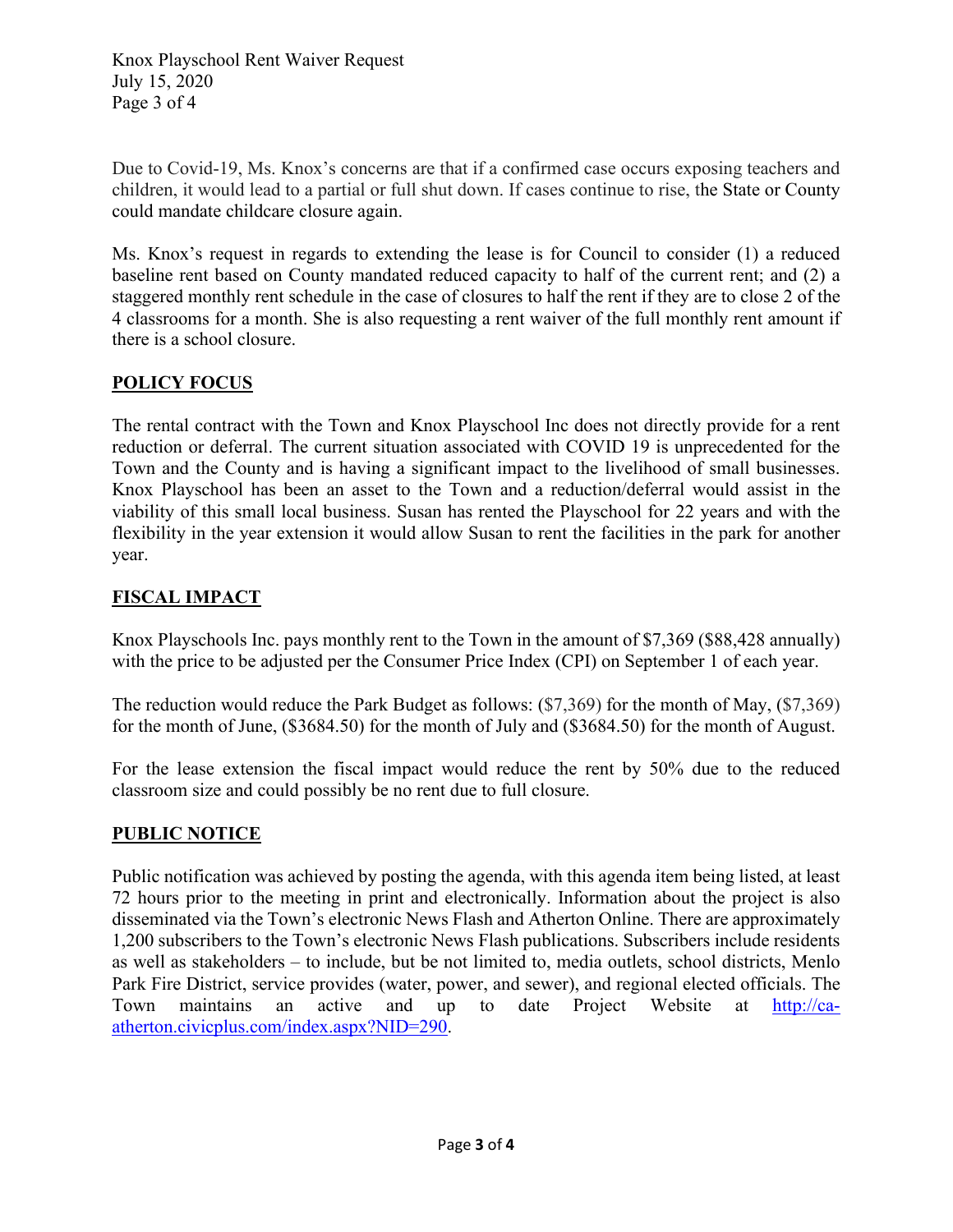Knox Playschool Rent Waiver Request July 15, 2020 Page 4 of 4

## **COMMISSION/COMMITTEE FEEDBACK/REFERRAL**

This item has or  $\overline{X}$  has not been before a Town Committee or Commission.

- Audit/Finance Committee (meets every other month)
- Bicycle/Pedestrian Committee (meets as needed)
- PMC & Civic Center Advisory Committee (meets as needed)
- Environmental Programs Committee (meets every other month)
- Park and Recreation Committee (meets each month)
- Planning Commission (meets each month)
- Rail Committee (meets every other month)
- Transportation Committee (meets every other month)

## **ATTACHMENTS**

1. Letter from Susan Knox, dated June 30th, 2020, asking for rent waiver and rent reduction including San Mateo Heath Order Childcare FAQ's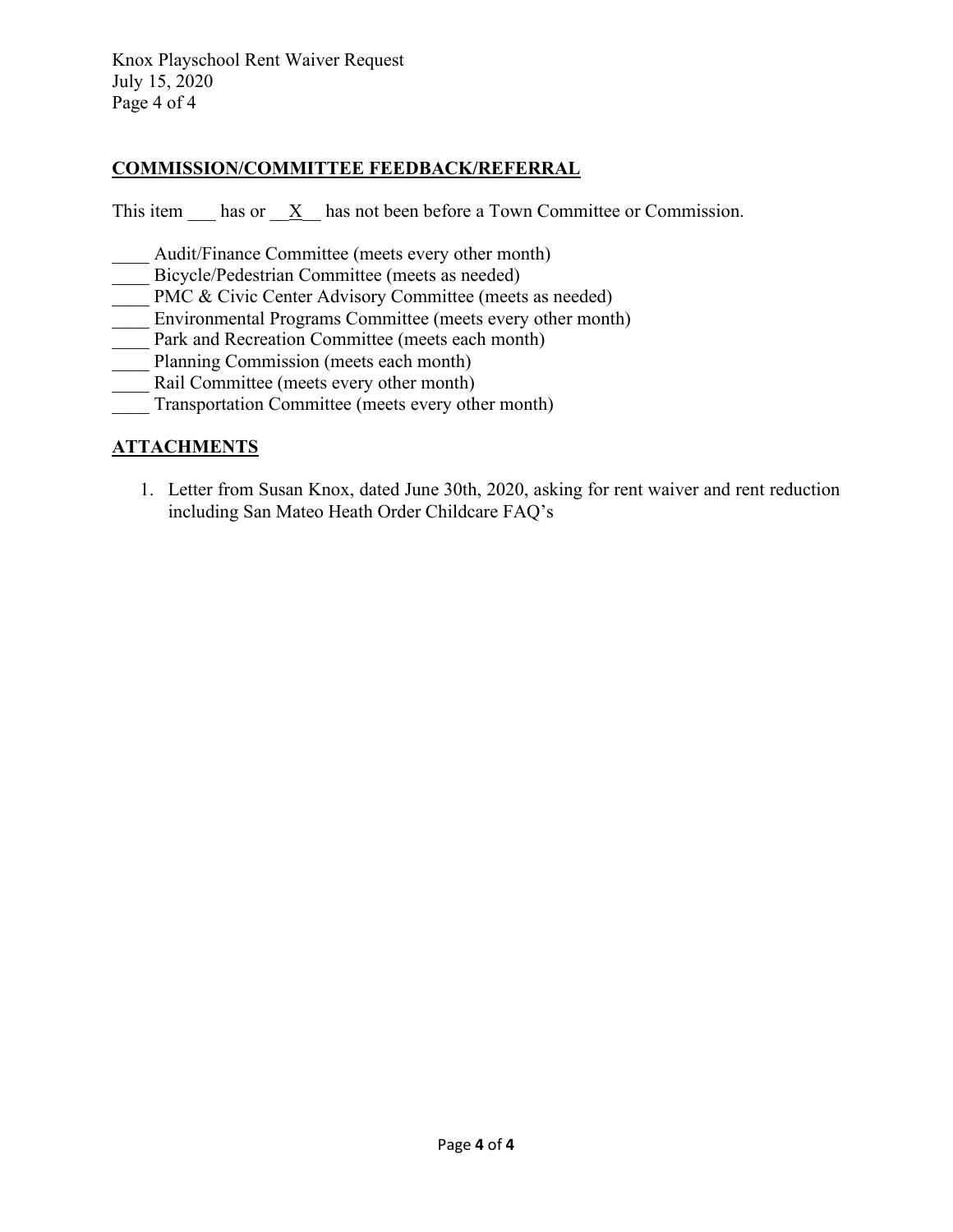

June 30, 2020

To the Atherton Town Council:

## Background:

Playschool has been closed since the shelter-in-place order came in mid-March. The teachers did circle times for each classroom on zoom, held zoom music class, and handed out weekly activity bags to about 80 children (total enrollment was 110) for the months of April and May. We finished the school year in early June with drive-by celebrations for each class. We did not charge our families tuition for May and June and refunded April tuition to those families who requested it. Teacher salaries were paid for all pay periods.

We typically run 8 week-long sessions of summer camp with about 55 children each week. This year we are preparing to open for one 4-week summer camp session from July 13 - August 7. We will accommodate up to 36 children (3 groups of 12 with 2 teachers per group). We are spending a lot of time preparing ourselves and our facilities for the county mandated child care guidelines/restrictions. The child care specific restrictions are outlined on the next page. In addition, we must also comply with all health checks, postings, social distancing, face coverings, and disinfecting procedures of general commercial establishments.

## Action Items:

1. Rent for this lease term:

We paid full rent through the month of March. Council excused rent for April. Council excused the rent for May with the caveat that if Playschool received the San Mateo County grant of \$10,000 (which we did) that we would pay the rent for May (\$7369). Council did not address rent relief for June, July, or August.

Since the only time that Playschool will be in operation since March 13 will be the 4 week session from 7/13-8/7, I request that rent be forgiven for May and June and that rent for July and August = prorated amount based on 1 month of partial enrollment not to exceed one payment of \$7369.

## 2. Amendment/exercise of 1-year lease option:

I have been agonizing over what to do about Playschool in the fall. We were scheduled to begin our new school year on September 1. I was planning on exercising the 1-year lease option for September 2020 - August 2021. But with times as uncertain as they are, I need to evaluate my financial liabilities and create a viable business plan.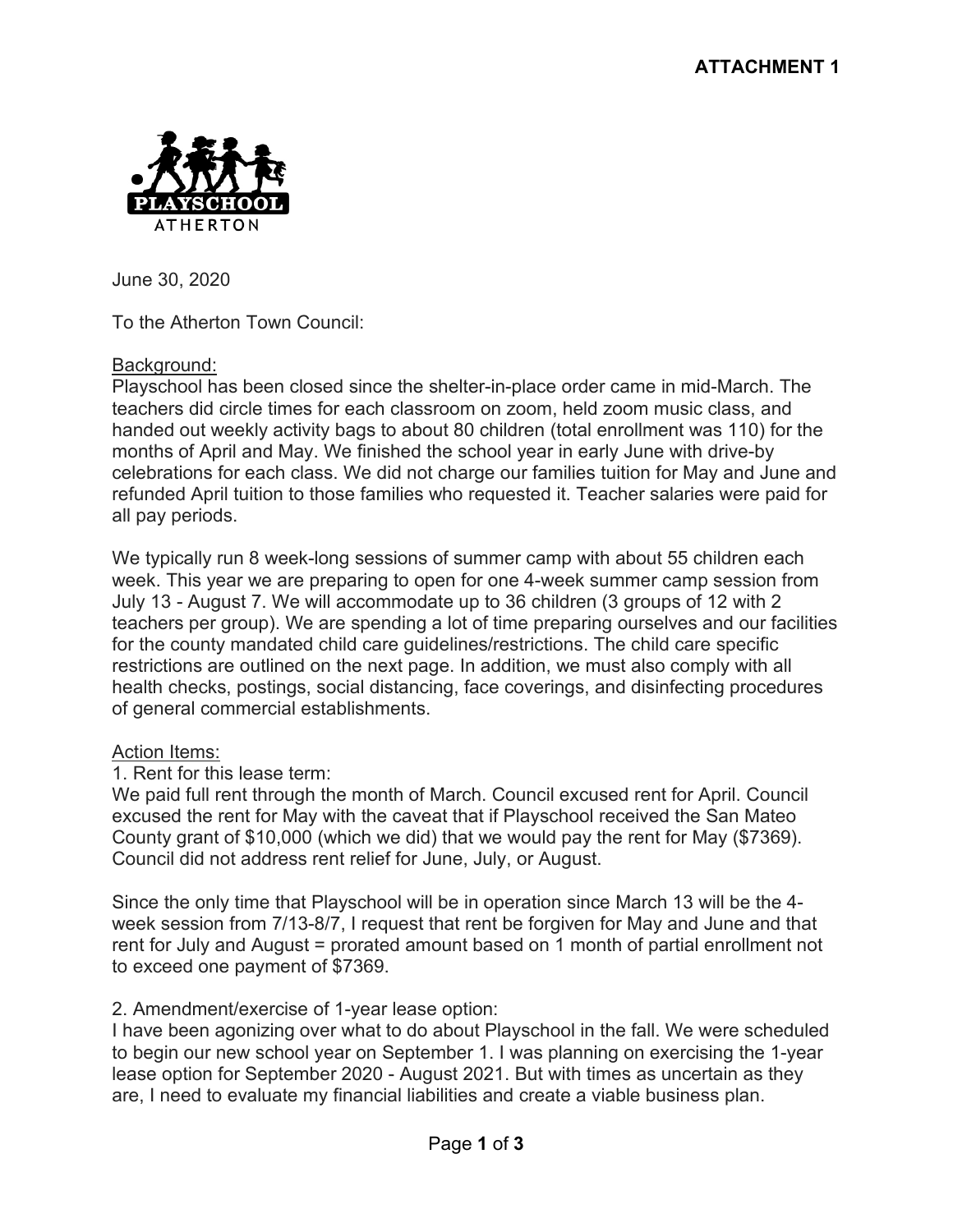We have 110 families enrolled in part time schedules for the school year. If the county childcare restrictions stay the same, we will only have spaces for 48 children (4 classrooms of 12 children). So, our capacity (and therefore, our income) is much reduced. There are further concerns: What if Playschool has a confirmed case of or exposure to COVID-19 and needs to shut down partially or fully? What if the state or county mandates childcare closure again? We will not charge families tuition for closures as distance learning for preschoolers has shown itself to be largely unsatisfactory.

If I am to exercise the 1-year option for the new school year, would Council consider (1) a reduced baseline rent based on county mandated reduced capacity (say half of the current rent, \$3684.50) and (2) a staggered monthly rent schedule in the case of closures (i.e. 1/2 rent if we must close 2/4 classrooms for a month, rent forgiven for full school closure)?

If Atherton could share some of the burden of lost revenue due to reduced capacity and potential closures, it could make opening in September a viable option for Playschool.

Once again, thank you for the consideration of my requests.

Susan Knox Knox Playschools, Inc.